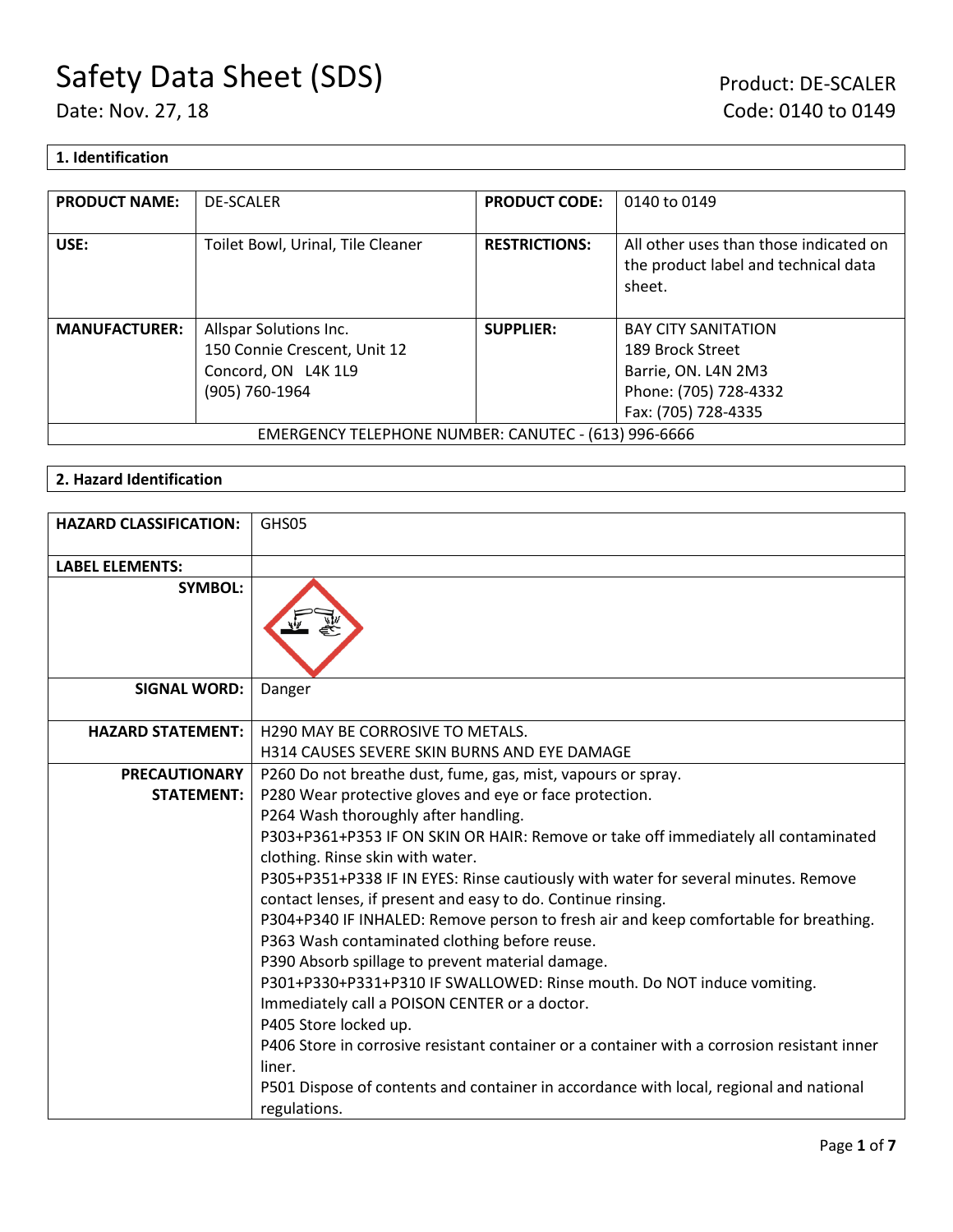**OTHER HAZARDS:** None.

#### **3. COMPOSITION / INFORMATION ON INGREDIENTS**

| <b>CHEMICAL NAME</b>                                                                                                                                                                                                                                                                                                                               | <b>COMMON NAME</b> | <b>CAS REGISTRY</b> | <b>CONCENTRATION</b> |
|----------------------------------------------------------------------------------------------------------------------------------------------------------------------------------------------------------------------------------------------------------------------------------------------------------------------------------------------------|--------------------|---------------------|----------------------|
| Organic Acid                                                                                                                                                                                                                                                                                                                                       | Organic Acid       |                     | $15 - 30%$           |
|                                                                                                                                                                                                                                                                                                                                                    |                    |                     |                      |
| For production reasons a range is given. There are no additional ingredients present which, within the current<br>knowledge of the supplier and in the concentrations applicable, are classified as hazardous to health or the environment<br>and hence require reporting in this section NOTE: Confidential business information rules can apply. |                    |                     |                      |

#### **4. FIRST-AID MEASURES**

| FIRST-AID MEASURES BY ROUTE OF EXPOSURE: |                                                                                                                                                                                  |  |
|------------------------------------------|----------------------------------------------------------------------------------------------------------------------------------------------------------------------------------|--|
| <b>INHALATION:</b>                       |                                                                                                                                                                                  |  |
|                                          | Get medical attention immediately. Call a poison center or physician. Remove victim<br>to fresh air and keep at rest in a position comfortable for breathing. If it is suspected |  |
|                                          | that fumes are still present, the rescuer should wear an appropriate mask or self-                                                                                               |  |
|                                          | contained breathing apparatus. If not breathing, if breathing is irregular or if                                                                                                 |  |
|                                          | respiratory arrest occurs, provide artificial respiration or oxygen by trained                                                                                                   |  |
|                                          | personnel. It may be dangerous to the person providing aid to give mouth-to-mouth                                                                                                |  |
|                                          | resuscitation. If unconscious, place in recovery position and get medical attention                                                                                              |  |
|                                          | immediately. Maintain an open airway. Loosen tight clothing such as a collar, tie, belt                                                                                          |  |
|                                          | or waistband.                                                                                                                                                                    |  |
| <b>SKIN CONTACT:</b>                     | Get medical attention immediately. Call a poison center or physician. Wash                                                                                                       |  |
|                                          | contaminated skin with soap and water. Remove contaminated clothing and shoes.                                                                                                   |  |
|                                          | Wash contaminated clothing thoroughly with water before removing it, or wear                                                                                                     |  |
|                                          | gloves. Continue to rinse for at least 10 minutes. Chemical burns must be treated                                                                                                |  |
|                                          | promptly by a physician. Wash clothing before reuse. Clean shoes thoroughly before                                                                                               |  |
|                                          | reuse.                                                                                                                                                                           |  |
| <b>EYE CONTACT:</b>                      | Get medical attention immediately. Call a poison center or physician. Immediately                                                                                                |  |
|                                          | flush eyes with plenty of water, occasionally lifting the upper and lower eyelids.                                                                                               |  |
|                                          | Check for and remove any contact lenses. Continue to rinse for at least 10 minutes.                                                                                              |  |
|                                          | Chemical burns must be treated promptly by a physician.                                                                                                                          |  |
| <b>INGESTION:</b>                        | Get medical attention immediately. Call a poison center or physician. Wash out                                                                                                   |  |
|                                          | mouth with water. Remove dentures if any. Remove victim to fresh air and keep at                                                                                                 |  |
|                                          | rest in a position comfortable for breathing. If material has been swallowed and the                                                                                             |  |
|                                          | exposed person is conscious, give small quantities of water to drink. Stop if the                                                                                                |  |
|                                          | exposed person feels sick as vomiting may be dangerous. Do not induce vomiting                                                                                                   |  |
|                                          | unless directed to do so by medical personnel. If vomiting occurs, the head should be                                                                                            |  |
|                                          | kept low so that vomit does not enter the lungs. Chemical burns must be treated                                                                                                  |  |
|                                          | promptly by a physician. Never give anything by mouth to an unconscious person. If                                                                                               |  |
|                                          | unconscious, place in recovery position and get medical attention immediately.                                                                                                   |  |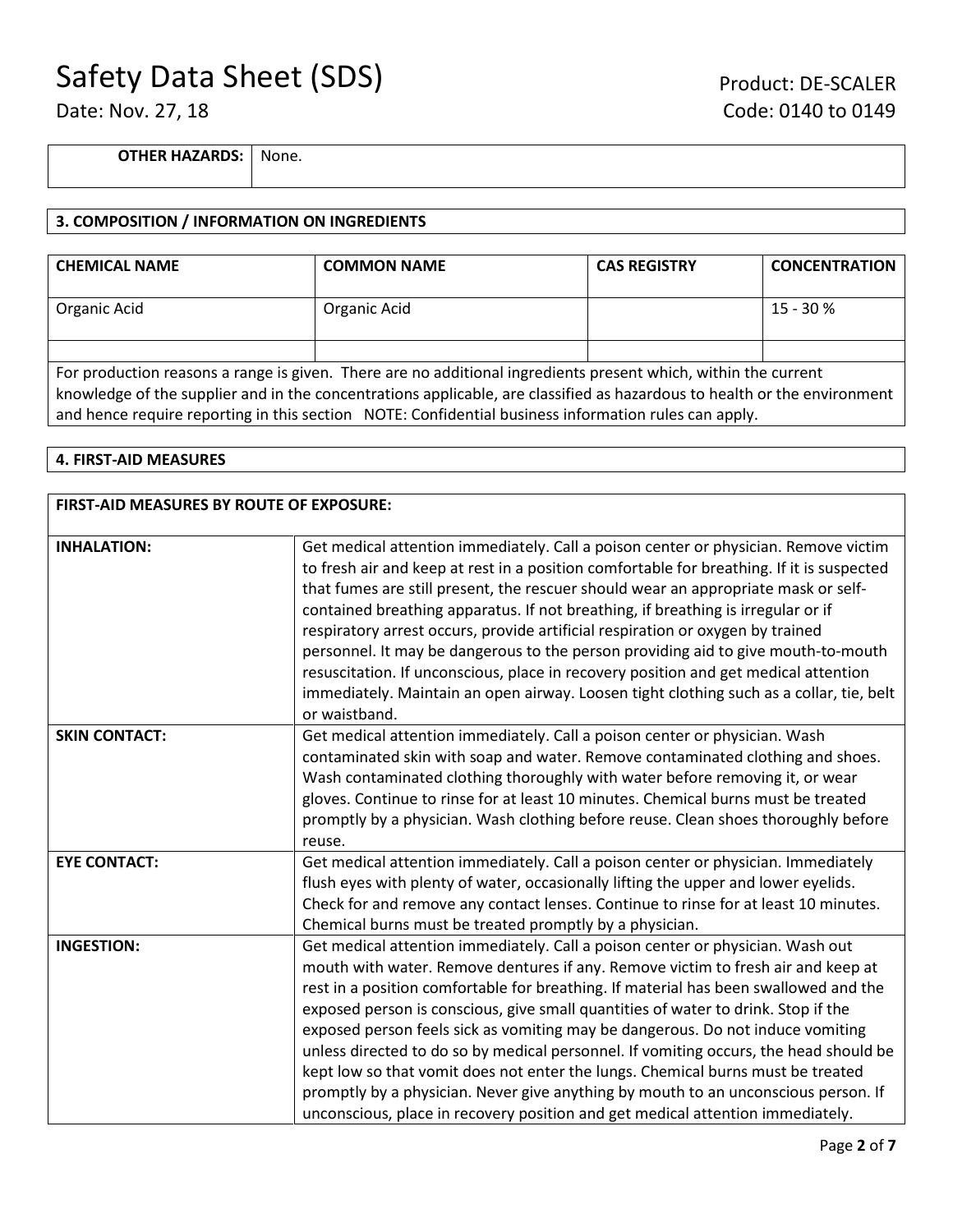|                                | Maintain an open airway. Loosen tight clothing such as a collar, tie, belt or   |
|--------------------------------|---------------------------------------------------------------------------------|
|                                | waistband.                                                                      |
| <b>MOST IMPORTANT SYMPTOMS</b> | Contact can cause pain, redness, burns, and even blistering. Burns may not be   |
| <b>AND EFFECTS (ACUTE OR</b>   | immediately painful; onset of pain may be delayed minutes to hours. Permanent   |
| DELAYED):                      | damage including blindness can result after prolonged contact with eyes.        |
| <b>IMMEDIATE MEDICAL</b>       | Treat symptomatically. Contact poison treatment specialist immediately if large |
| <b>ATTENTION AND SPECIAL</b>   | quantities have been ingested or inhaled.                                       |
| <b>TREATMENT IF NECESSARY:</b> |                                                                                 |

#### **5. FIRE-FIGHTING MEASURES**

| <b>SUITABLE EXTINGUISHING MEDIA:</b>   | CO2, sand, extinguishing powder.                                        |
|----------------------------------------|-------------------------------------------------------------------------|
| <b>UNSUITABLE EXTINGUISHING MEDIA:</b> | <b>NAV</b>                                                              |
| SPECIFIC HAZARDS ARISING FROM THE      | In case of accidental fire and extreme heat conditions, the following   |
| <b>HAZARDOUS PRODUCT:</b>              | gaseous products can be released after water evaporation: hydrocarbons, |
|                                        | carbon monoxides and dioxides (COx) and nitrogen dioxide (NOx).         |
| SPECIAL PROTECTIVE EQUIPMENT AND       | No special measures required                                            |
| <b>PRECAUTIONS FOR FIREFIGHTERS:</b>   |                                                                         |
| <b>ADDITIONAL INFORMATION:</b>         | This product is not flammable                                           |

#### **6. ACCIDENTAL RELEASE MEASURES**

| PERSONAL PRECAUTIONS, PROTECTIVE           | Wear recommended protective equipment(s). Keep unprotected             |
|--------------------------------------------|------------------------------------------------------------------------|
| <b>EQUIPMENT AND EMERGENCY PROCEDURES:</b> |                                                                        |
|                                            | persons away.                                                          |
| <b>METHODS AND MATERIALS FOR</b>           | SMALL SPILL: Stop leak if without risk. Move containers from spill     |
| <b>CONTAINMENT AND CLEANING UP:</b>        | area. Dilute with water and mop up if water-soluble. Alternatively, or |
|                                            | if water-insoluble, absorb with an inert dry material and place in an  |
|                                            | appropriate waste disposal container. Dispose of via a licensed waste  |
|                                            | disposal contractor.                                                   |
|                                            | LARGE SPILL: Stop leak if without risk. Move containers from spill     |
|                                            | area. Approach release from upwind. Prevent entry into sewers,         |
|                                            | water courses, basements or confined areas. Wash spillages into an     |
|                                            | effluent treatment plant or proceed as follows. Contain and collect    |
|                                            | spillage with non-combustible, absorbent material e.g. sand, earth,    |
|                                            | vermiculite or diatomaceous earth and place in container for           |
|                                            | disposal according to local regulations (see Section 13). The spilled  |
|                                            | material may be neutralized with sodium carbonate, sodium              |
|                                            | bicarbonate or sodium hydroxide. Dispose of via a licensed waste       |
|                                            | disposal contractor. Contaminated absorbent material may pose the      |
|                                            | same hazard as the spilled product. Note: see Section 1 for            |
|                                            | emergency contact information and Section 13 for waste disposal.       |

## **7. HANDLING AND STORAGE PRECAUTIONS FOR SAFE HANDLING:** Put on appropriate personal protective equipment (see Section 8). Do not get in eyes or on skin or clothing. Do not breathe vapor or mist. Do not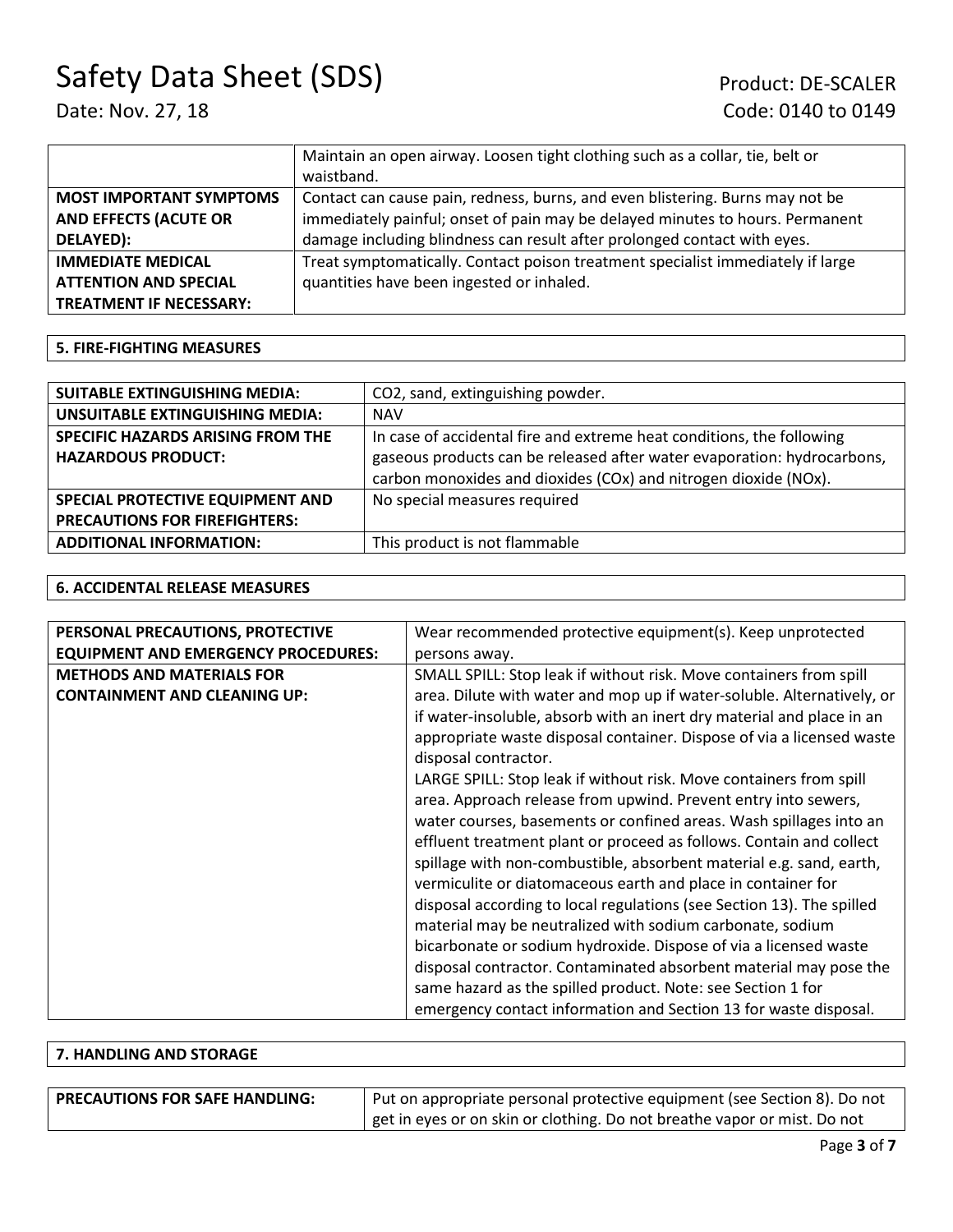|                                         | ingest. If during normal use the material presents a respiratory hazard, use<br>only with adequate ventilation or wear appropriate respirator. Keep in the<br>original container or an approved alternative made from a compatible<br>material, kept tightly closed when not in use. Keep away from alkalis.<br>Empty containers retain product residue and can be hazardous. Do not<br>reuse container. |
|-----------------------------------------|----------------------------------------------------------------------------------------------------------------------------------------------------------------------------------------------------------------------------------------------------------------------------------------------------------------------------------------------------------------------------------------------------------|
| <b>CONDITIONS FOR SAFE STORAGE</b>      | Store in accordance with local regulations. Store in original container                                                                                                                                                                                                                                                                                                                                  |
| <b>INCLUDING INCOMPATIBLE MATERIAL:</b> | protected from direct sunlight in a dry, cool and well-ventilated area, away                                                                                                                                                                                                                                                                                                                             |
|                                         | from incompatible materials (see Section 10) and food and drink. Store                                                                                                                                                                                                                                                                                                                                   |
|                                         | locked up. Separate from alkalis. Keep container tightly closed and sealed                                                                                                                                                                                                                                                                                                                               |
|                                         | until ready for use. Containers that have been opened must be carefully                                                                                                                                                                                                                                                                                                                                  |
|                                         | resealed and kept upright to prevent leakage. Do not store in unlabeled                                                                                                                                                                                                                                                                                                                                  |
|                                         | containers. Use appropriate containment to avoid environmental                                                                                                                                                                                                                                                                                                                                           |
|                                         | contamination.                                                                                                                                                                                                                                                                                                                                                                                           |

### **8. EXPOSURE CONTROLS / PERSONAL PROTECTION**

### **CONTROL PARAMETERS, INCLUDING OCCUPATIONAL EXPOSURE GUIDELINES OR BIOLOGICAL EXPOSURE LIMITS AND THE SOURCE OF THOSE VALUES:**

| <b>APPROPRIATE ENGINEERING</b>                                                           | Ensure appropriate aeration and ventilation.                                                                                                                                                                                                                                                                                                                                                                                                                                                                                                                                                                                                                                                                                                                                                                                                                                                                                                                                                                              |
|------------------------------------------------------------------------------------------|---------------------------------------------------------------------------------------------------------------------------------------------------------------------------------------------------------------------------------------------------------------------------------------------------------------------------------------------------------------------------------------------------------------------------------------------------------------------------------------------------------------------------------------------------------------------------------------------------------------------------------------------------------------------------------------------------------------------------------------------------------------------------------------------------------------------------------------------------------------------------------------------------------------------------------------------------------------------------------------------------------------------------|
| <b>CONTROLS:</b>                                                                         |                                                                                                                                                                                                                                                                                                                                                                                                                                                                                                                                                                                                                                                                                                                                                                                                                                                                                                                                                                                                                           |
| <b>INDIVIDUAL PROTECTION MEASURES</b><br>(E.G. PERSONAL PROTECTIVE<br><b>EQUIPMENT):</b> | Avoid contact with the eyes and skin. Do not breathe dust, fume, gas, mist,<br>vapours or spray. Immediately remove all soiled and contaminated clothing.<br>Wash hands before breaks and at the end of work. Keep away from<br>foodstuffs, beverages and feed.<br>Breathing equipment: Use a properly fitted, air-purifying or air-fed<br>respirator complying with an approved standard if a risk assessment<br>indicates this is necessary. Respirator selection must be based on known or<br>anticipated exposure levels, the hazards of the product and the safe working<br>limits of the selected respirator.<br>Protection of hands: Chemical-resistant, impervious gloves complying with<br>an approved standard should be worn at all times when handling chemical<br>products if a risk assessment indicates this is necessary. Considering the<br>parameters specified by the glove manufacturer, check during use that the<br>gloves are still retaining their protective properties. It should be noted that |
|                                                                                          | the time to breakthrough for any glove material may be different for<br>different glove manufacturers. In the case of mixtures, consisting of several<br>substances, the protection time of the gloves cannot be accurately<br>estimated. > 8 hours (breakthrough time): butyl rubber<br>Eye protection: Safety eyewear complying with an approved standard should<br>be used when a risk assessment indicates this is necessary to avoid exposure<br>to liquid splashes, mists, gases or dusts. If contact is possible, the following<br>protection should be worn, unless the assessment indicates a higher degree<br>of protection: chemical splash goggles and/ or face shield. If inhalation<br>hazards exist, a full-face respirator may be required instead. Recommended:                                                                                                                                                                                                                                          |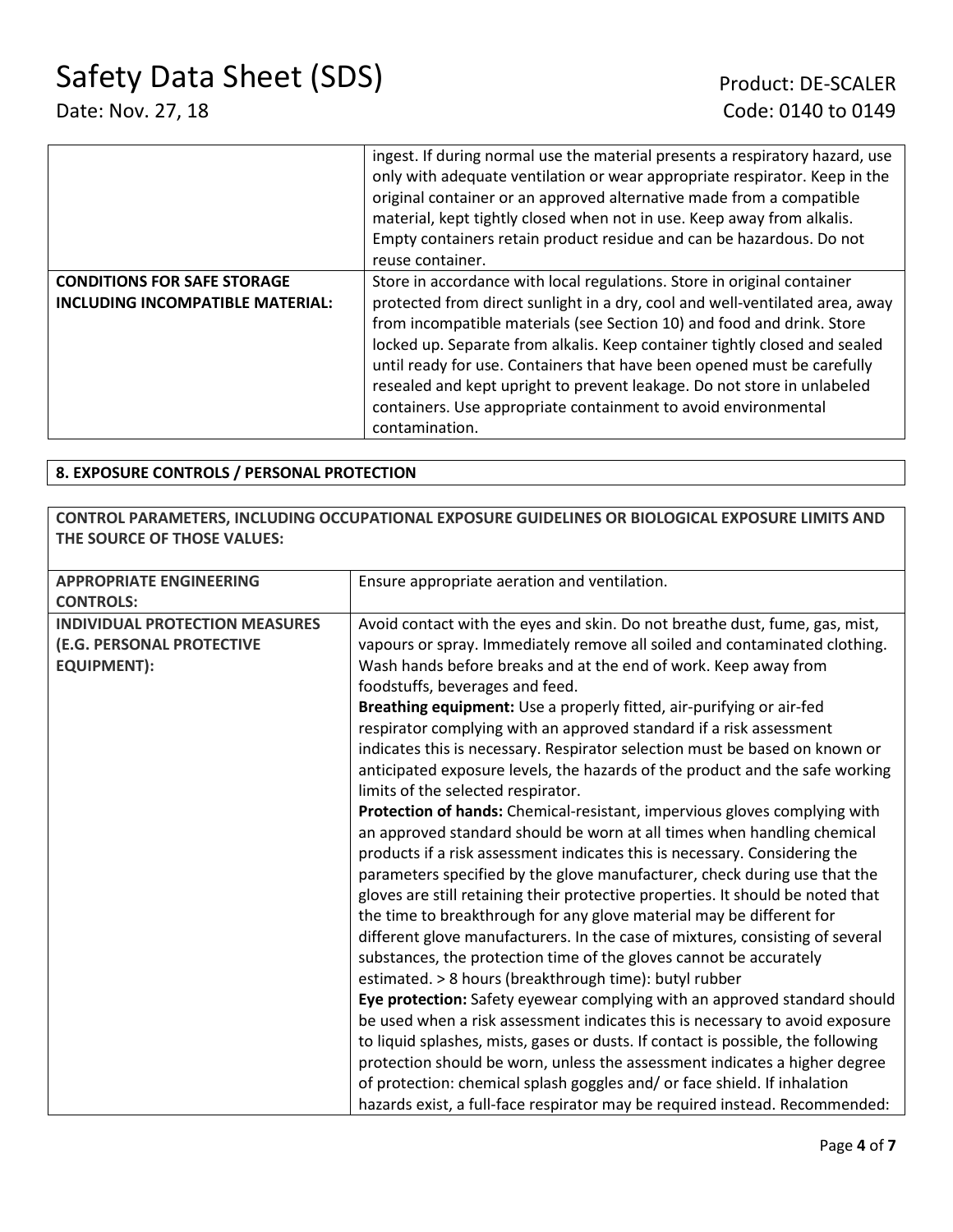| splash goggles                                                               |
|------------------------------------------------------------------------------|
| <b>Body protection:</b> Personal protective equipment for the body should be |
| selected based on the task being performed and the risks involved and        |
| should be approved by a specialist before handling this product.             |
| Recommended: safety apron                                                    |

#### **9. PHYSICAL AND CHEMICAL PROPERTIES**

| <b>APPEARANCE</b>            | Clear Liquid            | <b>PH</b>                    | 3.5                |
|------------------------------|-------------------------|------------------------------|--------------------|
| <b>ODOUR</b>                 | Fresh Scent             | <b>ODOUR THRESHOLD</b>       | <b>NAV</b>         |
| <b>MELTING POINT</b>         | <b>NAV</b>              | <b>FREEZING POINT</b>        | $\sim 0^{\circ}$ C |
| <b>INITIAL BOILING POINT</b> | $\sim$ 100 $^{\circ}$ C | <b>FLASH POINT</b>           | <b>NAP</b>         |
| <b>EVAPORATION RATE</b>      | <b>NAV</b>              | <b>FLAMMABILITY</b>          | <b>NAP</b>         |
| <b>LOWER FLAMMABLE LIMIT</b> | <b>NAP</b>              | <b>UPPER FLAMMABLE LIMIT</b> | <b>NAP</b>         |
| <b>VAPOUR PRESSURE</b>       | <b>NAV</b>              | <b>VAPOUR DENSITY</b>        | <b>NAV</b>         |
| <b>RELATIVE DENSITY</b>      | 1.07                    | <b>SOLUBILITY</b>            | Complete in water  |
| <b>PARTITION COEFFICIENT</b> | <b>NAV</b>              | <b>AUTO-IGNITION</b>         | <b>NAP</b>         |
|                              |                         | <b>TEMPERATURE</b>           |                    |
| <b>DECOMPOSITION</b>         | <b>NAV</b>              | <b>VISCOSITY</b>             | 1,500 cps          |
| <b>TEMPERATURE</b>           |                         |                              |                    |

#### **10. STABILITY AND REACTIVITY**

| <b>REACTIVITY:</b>                         | No specific test data related to reactivity available for this product or its |  |
|--------------------------------------------|-------------------------------------------------------------------------------|--|
|                                            | ingredients.                                                                  |  |
| <b>CHEMICAL STABILITY:</b>                 | The product is stable.                                                        |  |
| <b>POSSIBILITY OF HAZARDOUS REACTIONS:</b> | Under normal conditions of storage and use, hazardous reactions will not      |  |
|                                            | occur.                                                                        |  |
| <b>CONDITIONS TO AVOID:</b>                | No specific data.                                                             |  |
| <b>INCOMPATIBLE MATERIALS:</b>             | Attacks many metals producing extremely flammable hydrogen gas                |  |
|                                            | which can form explosive mixtures with air. Reactive or incompatible          |  |
|                                            | with the following materials: alkalis, oxidizers                              |  |
| <b>HAZARDOUS DECOMPOSITION PRODUCTS:</b>   | Under normal conditions of storage and use, hazardous decomposition           |  |
|                                            | products should not be produced.                                              |  |

#### **11. TOXICOLOGICAL INFORMATION**

| <b>ROUTES OF ENTRY:</b>   | Oral, Dermal, Inhalation.                                                                                                                                                                  |
|---------------------------|--------------------------------------------------------------------------------------------------------------------------------------------------------------------------------------------|
| Component<br>Organic Acid | Value<br>LD50 (dermal) 5879 mg/kg                                                                                                                                                          |
| IF ON THE SKIN:           | SYMPTOMS RELATED TO THE PHYSICAL, CHEMICAL AND TOXICOLOGICAL CHARACTERISTICS:<br>CORROSIVE: Adverse symptoms may include the following: pain or irritation redness blistering<br>may occur |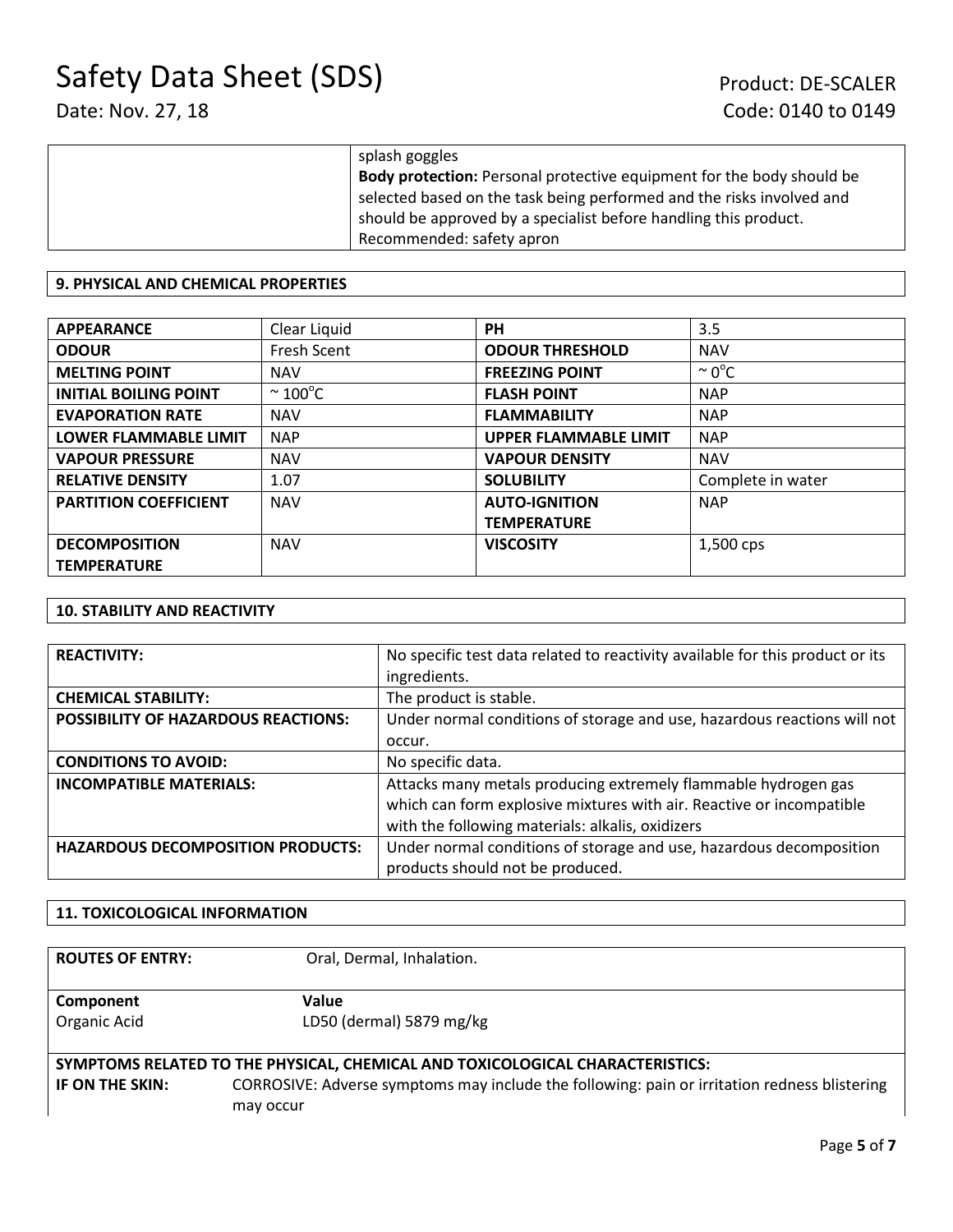**IF ON THE EYE:** CORROSIVE: Adverse symptoms may include the following: pain watering redness **AFTER INGESTION:** CORROSIVE: Adverse symptoms may include the following: stomach pains **SENSITIZATION:** No sensitizing effects known **DELAYED AND IMMEDIATE EFFECTS, AND CHRONIC EFFECTS FROM SHORT-TERM AND LONG-TERM EXPOSURE:**  Prolonged or frequent contact can cause eczema and inflammation of the skins as a results of degreasing. **ADDITIONAL TOXICOLOGICAL INFORMATION:** The product shows the following dangers according to internally approved calculation methods for preparations: Corrosive Irritant **CARCINOGENIC CATEGORIES:** None of the ingredients are listed General : No known significant effects or critical hazards. Carcinogenicity : No known significant effects or critical hazards. Mutagenicity : No known significant effects or critical hazards. Teratogenicity : No known significant effects or critical hazards. Developmental effects : No known significant effects or critical hazards.

Fertility effects : No known significant effects or critical hazards.

#### **12. ECOLOGICAL INFORMATION**

#### **No data available.**

| <b>ECOTOXICITY</b>                   | No further information available                  |
|--------------------------------------|---------------------------------------------------|
| <b>PERSISTENCE AND DEGRADABILITY</b> | Not available.                                    |
| <b>BIOACCUMULATIVE POTENTIAL</b>     | Not available.                                    |
| <b>MOBILITY IN SOIL</b>              | No further relevant information available.        |
| <b>OTHER ADVERSE EFFECTS</b>         | No known significant effects or critical hazards. |

#### **13. DISPOSAL CONSIDERATIONS**

#### **Waste treatment methods:**

**Recommendation:** The generation of waste should be avoided or minimized wherever possible. Disposal of this product, solutions and any by-products should at all times comply with the requirements of environmental protection and waste disposal legislation and any regional local authority requirements. Dispose of surplus and non-recyclable products via a licensed waste disposal contractor. Waste should not be disposed of untreated to the sewer unless fully compliant with the requirements of all authorities with jurisdiction. Waste packaging should be recycled. Incineration or landfill should only be considered when recycling is not feasible.

**Uncleaned packagings:** This material and its container must be disposed of in a safe way. Care should be taken when handling emptied containers that have not been cleaned or rinsed out. Empty containers or liners may retain some product residues. Avoid dispersal of spilled material and runoff and contact with soil, waterways, drains and sewers. **Recommendation:** Disposal must be made according to official regulations.

**Recommended cleansing agent:** Water.

#### **14. TRANSPORT INFORMATION**

| <b>UN NUMBER</b>           | <b>NAF</b> |
|----------------------------|------------|
| <b>LIN PROPER SHIPPING</b> | <b>NAP</b> |
| <b>NAME</b>                |            |